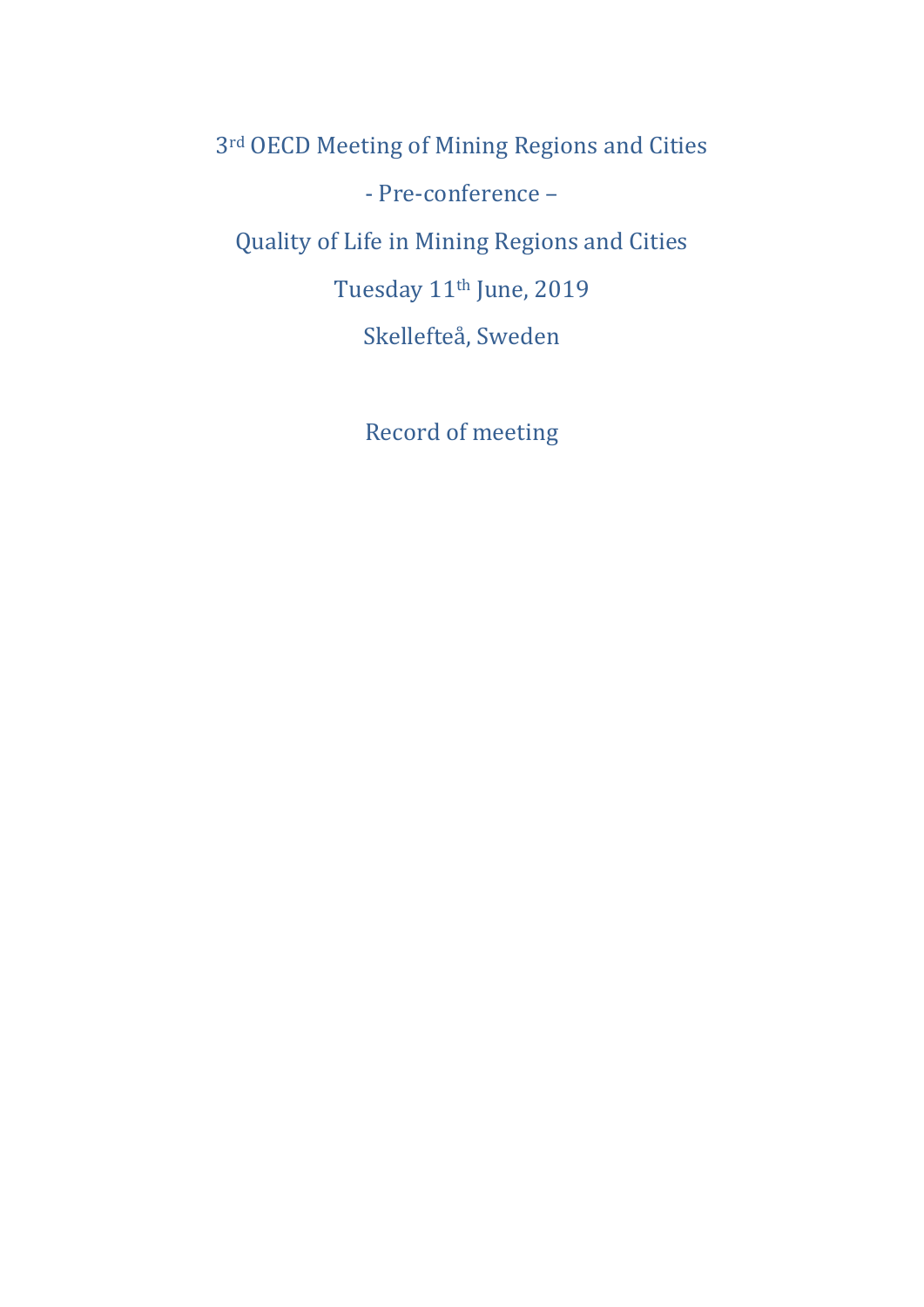#### **(1) Welcome and introductions**

The meeting started with welcoming words from the **OECD and MIREU** providing background on their work as well as setting the framework for the day.

# **OECD**

The OECD started providing some **context for this global mining regions and cities initiative.**  Specific to the theme of the pre-conference: **Quality of life and well-being,** the OECD also elaborated on **preliminary research on well-being challenges and opportunities in mining regions** and **proposed the development of a new set of indicators to measure well-being of mining regions**.

The starting point for the project work is implementing better policies to improve economic development and well-being outcomes for regions and cities that are specialised in mining and resources. The evidence clearly shows these regions have characteristics and growth dynamics that are different to national economies, and in some critical areas (e.g. infrastructure, skills, housing, public services) policies designed at national and sub-national levels policies are not matched to their needs and circumstances. **There is a clear rationale for developing a global platform** to share knowledge, peer review, and provide recommendations toward better public policies **for mining regions and cities.**

Overall the OECD Mining Regions and Cities Initiative has three objectives:

- 1. **Develop toolbox with guidance and evidence** for regional development in a mining and extractives context for industry, national and sub-national governments, and non-government organisations to cooperate on addressing shared challenges.
- 2. **Produce a series of regional case studies** that deliver specific recommendations and support to implement better regional development policies in a mining and extractives context.
- 3. **Develop a global platform for mining regions and cities** through events and peer-review that enable knowledge sharing, advocacy and dialogue between public/private sectors and local communities on better policies to enhance regional productivity and wellbeing.

The project convers three priority themes to guide the dialogue, analysis, and recommendations. They include:

- **Productivity, jobs and economic diversification -** Policies that enable the development of the mining industry, that support productivity and also strengthen the supply chain linkages around mining activities and support economic diversification and transition efforts.
- **Quality of life and wellbeing** Policies that enhance quality of life and address inclusive growth and well-being challenges that affect regions and cities with a high degree of dependency on mining and extractive industries.
- **Sub-national governance and fiscal arrangements** Sub-national governance and fiscal arrangements that address the complex relationships between national and sub-national governments, the mining industry and community stakeholders in relation to issues of economic development and wellbeing.

## **MIREU**

MIREU gave an overview of their work as a European network of mining and metallurgy regions. They are dedicated to improve the collaboration between regions to ensure sustained and sustainable supply of raw materials as well as to improve the public awareness for the need for raw materials and the acceptance of mining in everyday life. MIREU does this through engaging different stakeholders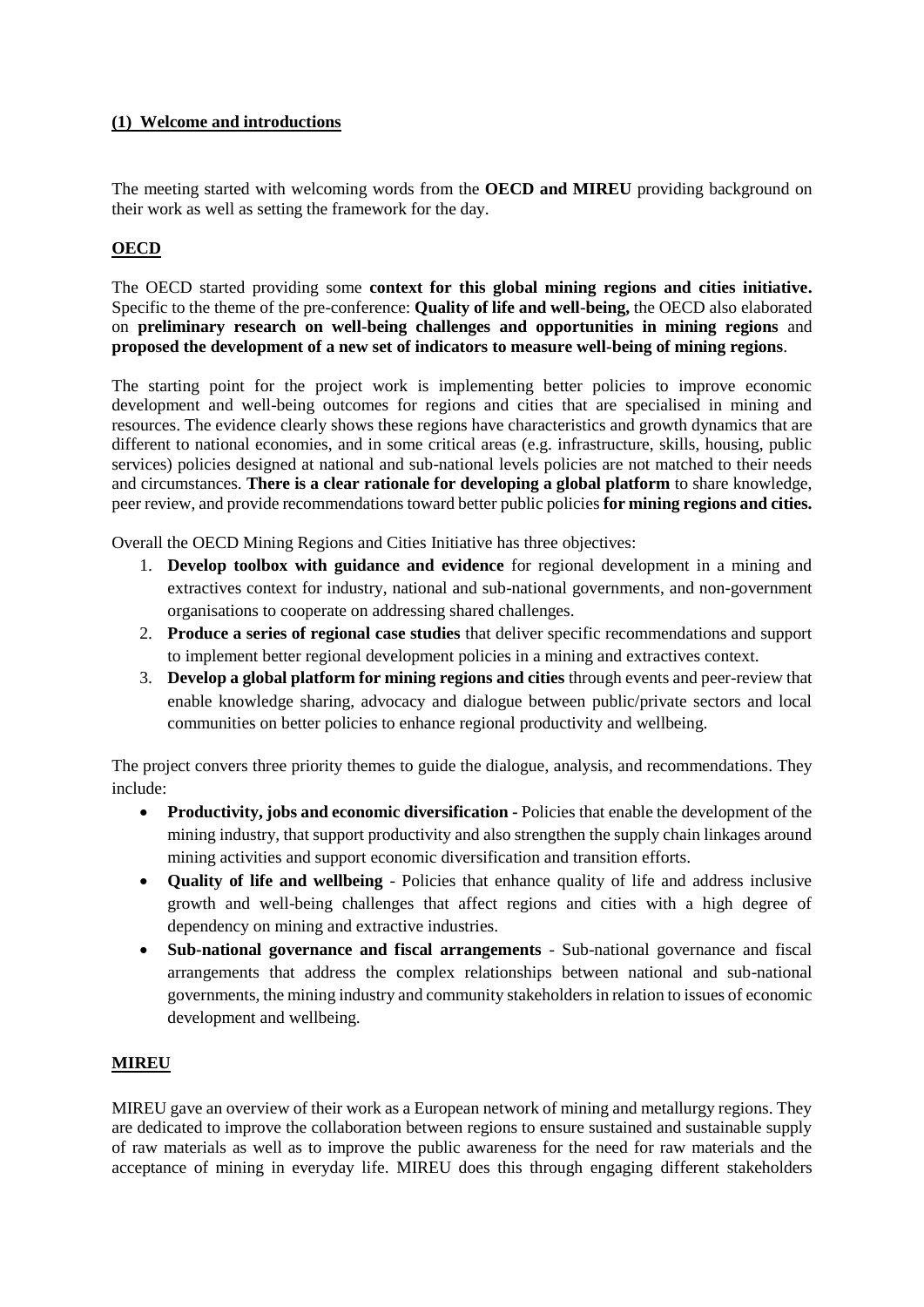including policy makers at the European Commission, national governments, regional authorities, and local communities. One of the MIREU's objectives is to develop pan-European social responsibility standards for the mining industry; redefine the role of regional regulatory authorities regarding Social License to Operate; and provide concrete tools for all affected stakeholders to improve transparency and communication, engaging communities, with the ultimate goal of building trust.

In the light of quality of life in mining regions is about allowing mining regions to capture the benefits and create a positive value for the regional and local stakeholders as well shareholders. MIREU does this through seeking synergies between regional development programmers and strategies such as smart specialization, establishing operational synergies between R&I investments (public and private) and the ESIF funds.

## **The pre-conference**

The pre-conference in Skellefteå specifically focussed on: **Quality of Life and well-being in mining regions and cities.** Basis for the discussions was the increasing recognition that the extraction of natural resources **needs to generate improved well-being for mineral and energy producing regions**. Increased well-being is needed to secure social acceptance of mining projects and to maintain regional competitiveness and future prosperity. Research shows that mining regions often struggle with specific well-being dimensions. For instance, though mining often improve income levels and employment in remote places and is important driver of national growth, the rapid growth in employment and population can put pressure on local infrastructure and housing. Other impacts emerge once resources are exhausted or have become uneconomical to extract, often resulting in unemployment and abandoned infrastructure, as well as environmental legacy issues.

#### **In this context, the objectives of the pre-conference were:**

- To strengthen and expand a network of mining regions and cities that can provide a platform for knowledge-sharing, peer review, and action;
- Manifest and deepen the partnership between the OECD mining initiative and the MIREU projects, linking MIREU participants with international stakeholders;
- Based on the OECD well-being framework, develop a concept for internationally comparable indicators tailored to well-being in mining regions and cities
- Identification of policy lessons and leading practices to enhance quality of life for mining regions

#### **The following questions were set out to guide discussion during the day:**

- 1. What do you see as the most important issues in regards to the well-being of regions and cities specialised in mining and extractive industries? And how could they be measured?
- 2. How could the OECD present and analyse this data to make it meaningful for decision-makers in mining regions and cities?
- 3. What do you think is the right scale to measure quality of life? What do you see as the main policy gaps to improving well-being of people in mining regions and cities?

## **(2) Leveraging data and analysis to improve well-being polices in mining regions**

The discussion evolved around the proposal to develop indicators for well-being in mining regions and cities. Participants demonstrated a great interest in the topic and confirmed the need for local level data. They saw the main benefit in examining and monitoring progress in well-being dimensions and gathering an empirical basis to better tailor policies and communicate results.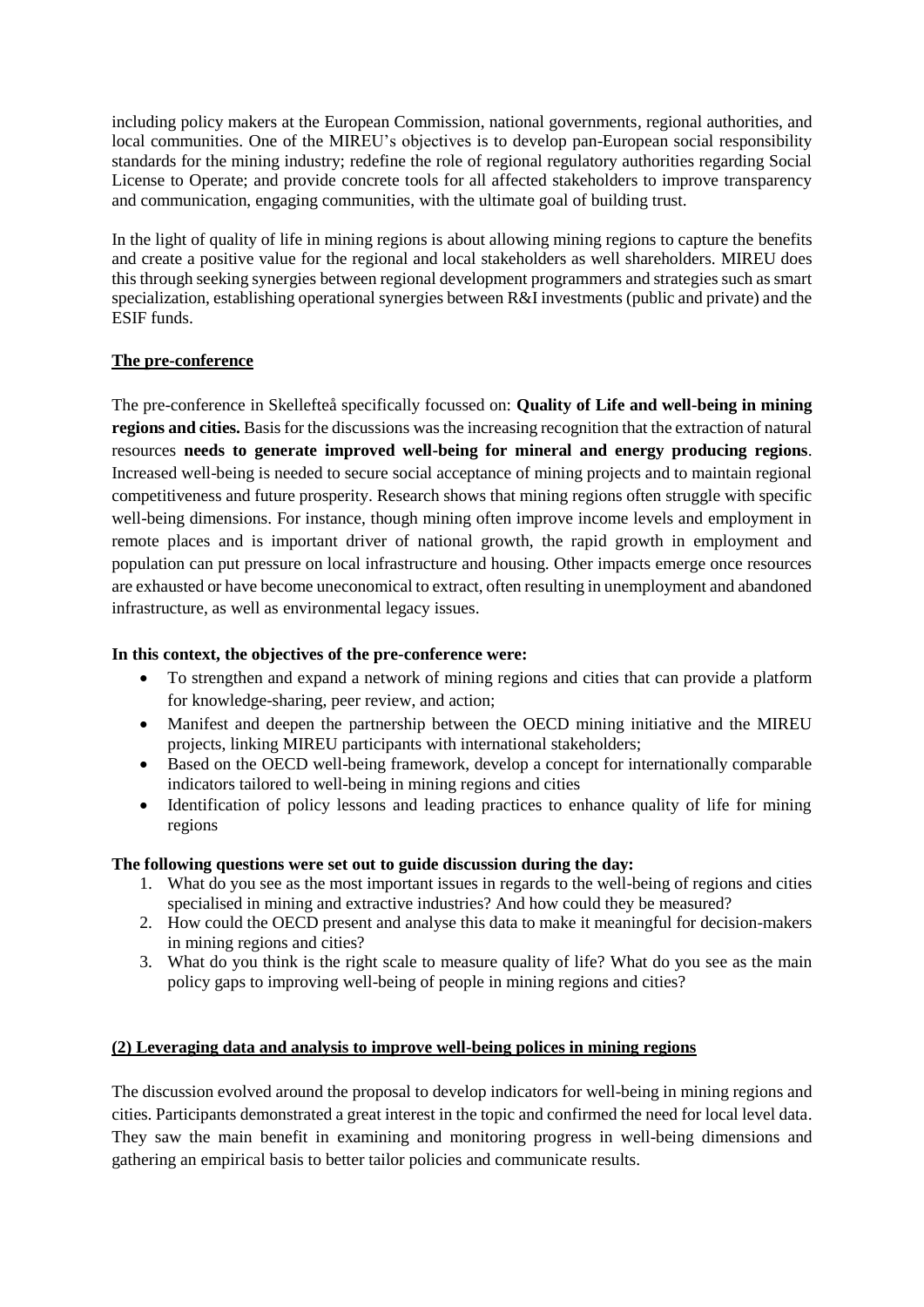In the discussions, the following points were raised by the participants:

# **Need to define key characteristics – filter regions on key criteria to enable meaningful comparisons and build clusters**

- Population density
- Size of the city
- Size of the mining sector
- Indigenous population
- Level of accessibility (cost)
- Level of remoteness
- Population density
- Type of community (existing or new, long-distance commuting)
- Mining life cycle

## **Dimensions/ indicators that are needed**

- Income inequalities mining  $\&$  non-mining, men  $\&$  women, Indigenous and non-Indigenous, cost of living
- Employment % employed in mining, inequalities between groups, vulnerability to automation and technology (occupations), measure of diversification
- Housing median income/ housing cost
- $\bullet$  Environment other industries (tourism, fisheries, aquaculture, indigenous culture can increase the land use risk profile)
- Accessibility transport, accessibility (to city), water and power, sanitation
- Social connections measures of demographic mobility
- $\bullet$  Subjective well-being and culture sense of place, leisure activities

## **Summary: Setting a framework for future work**

- Purpose and value common pool of knowledge for regions and cities specialised in mining
- Audience decision-makers in mining regions (primary)
- Scope take things like OECD wellbeing framework and adapt to needs of mining regions, capture current states of well-being as well as ways to secure the well-being of future generations
- Role of the OECD external, objective actor that provides an international forum for exchange
- Future scenarios as well as the state of play.

## **(3) Identifying global leading practices to harness opportunities**

Session 2 had the objective of identifying leading practices on improving well-being in mining regions and cities. Participants were asked to share examples related to the well-being challenges according to three sub-themes:

## A) Environmental issues

## **Challenges:**

- More transparency and data on environmental impacts of the mine
- Traceability and "Green Labelling" of products
- Clean and green energy can also have drawbacks. e.g. the windmills are not solution in reindeer herding areas, as they disturb reindeers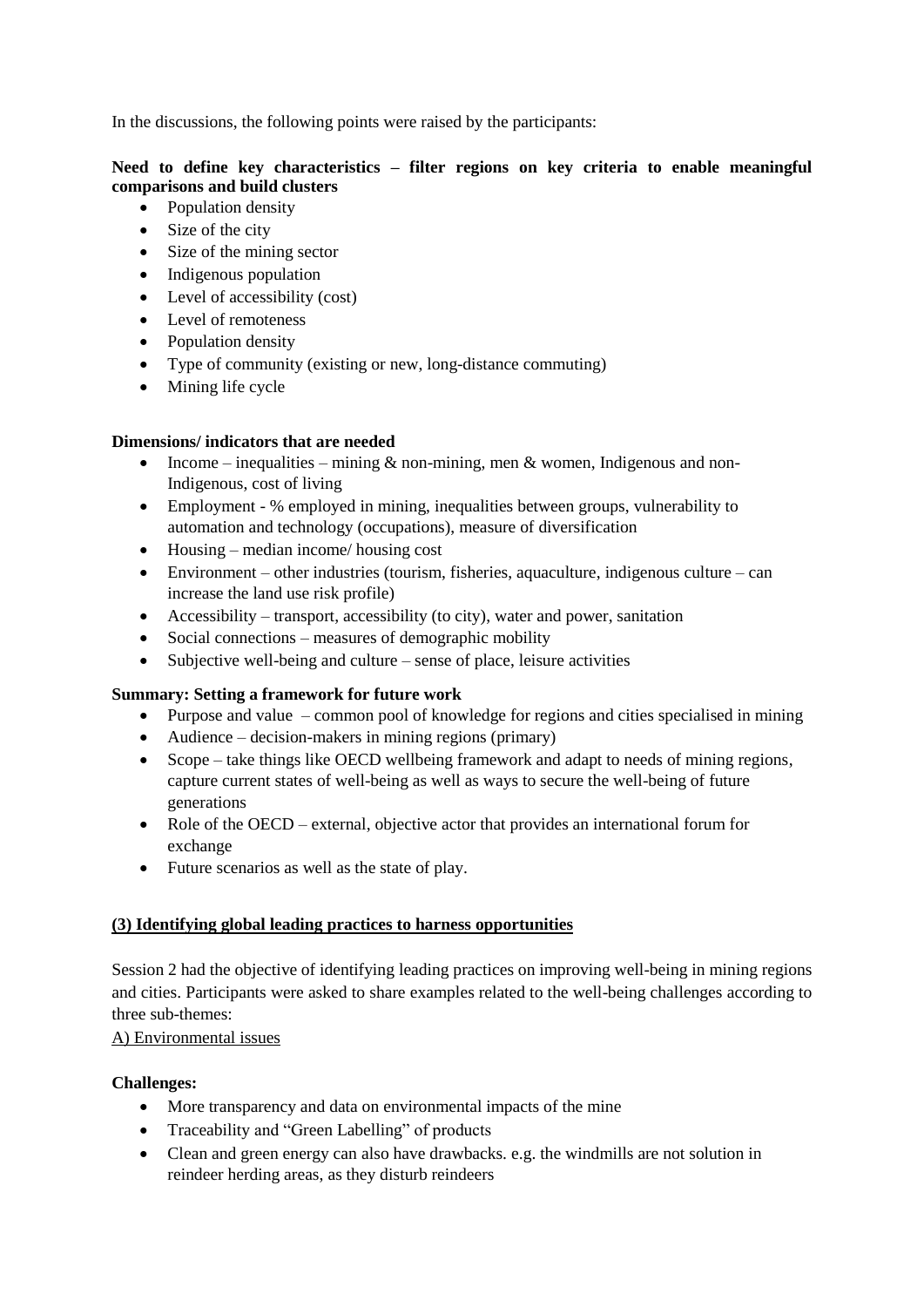# **Project Examples**

- Spain industry and the government collaboratively discussed how the companies are affected by the transition towards green energy and how this affects also the local and regional communities and economy.
- Some regions focus on public engagement in monitoring and or compliance in term of environmental processes.
- Finland; mining company treats also the local communities grey waters at their water treatment plant

# **Lessons:**

- Zero impact mining should be the baseline and the goal should be to add value
- It would be good to define regional environmental standards to guide mining
- Environment should be seen in the bigger picture of land use within the region

## B) Attracting, retaining labour and developing skills

**Challenges (**often dependent upon point of the mining cycle):

- Thin labour markets
- Mismatches
- Ageing populations
- Demand is shifting (automation and technology)

## **Project Examples:**

- Specific mining education in Chile
- Stimulating local entrepreneurship in Morocco
- Managing transitions in EU/ Romania
- Reactivating post-secondary mining education in Andalusia, Spain

## **Lessons/ insights**

- Collaborative governance/ partnerships industry, education and training, local municipalities
- Simulate local demand procurement, local job requirements
- Attracting migrants brand and marketing based on clear understand about factors and who
- Shift local perceptions of jobs in mining integrate with a local economy, building a value chain
- Promote innovation in education and training:
	- o Work readiness and intensive support (particularly at beginning)
	- o Preparing for the future of work new learning models/ peer learning

## C) Service delivery and inclusiveness of growth

## **Challenges:**

- Lack of service provision reduces attractiveness for people to move to mining regions. These include:
	- o Lack local education opportunities that fill the skills needs
	- o Lack of qualified staff in public service (teachers and health care) due to high housing prices